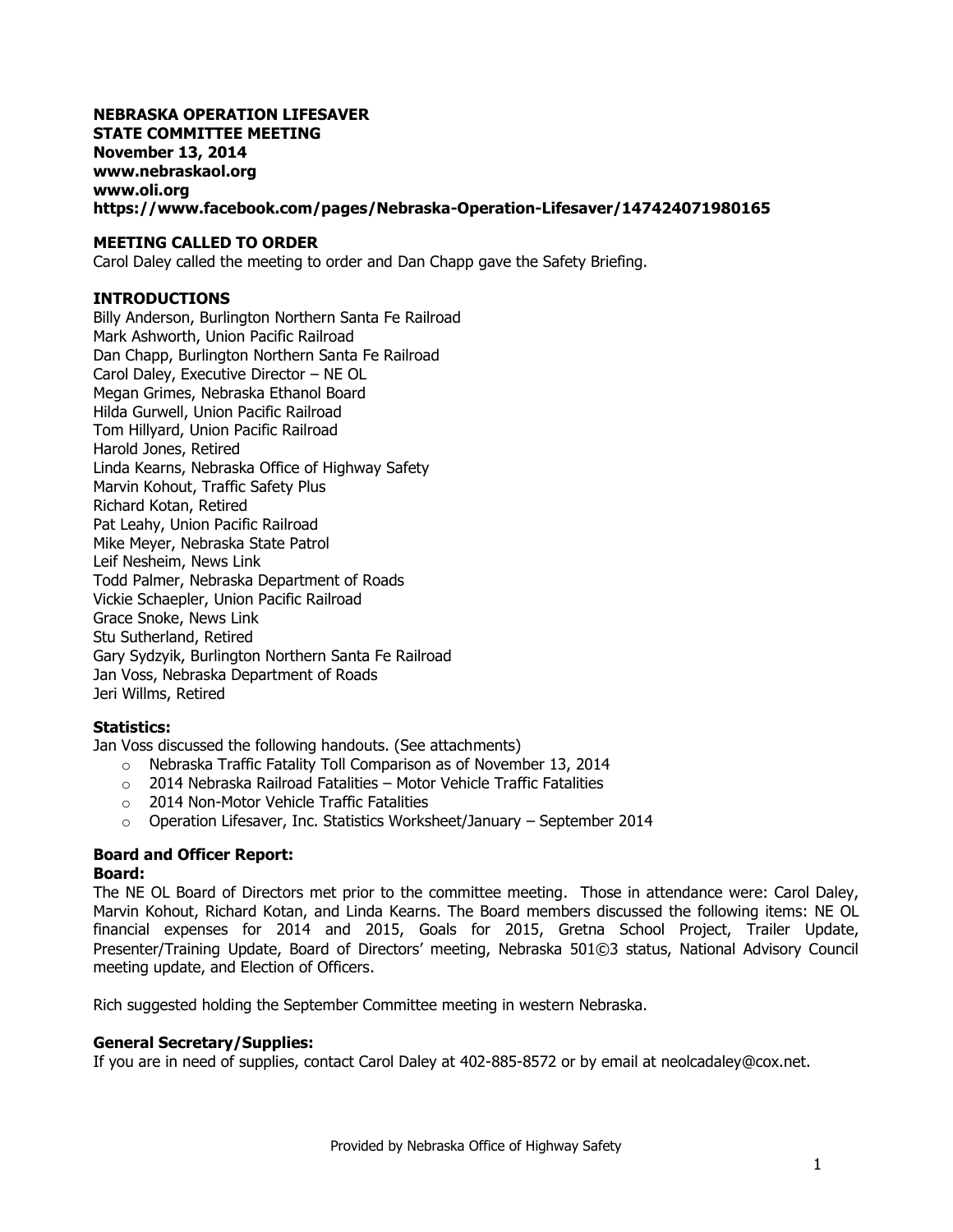#### **Treasurer:**

Balance on hand as of September/October 31, 2014 was \$8,266.53. Carol reviewed the finances with the NE OL committee.

#### **Old Business:**

#### **Gretna Schools – Mark Ashworth**

Mark Ashworth provided an update on the Gretna Schools. A total of over 1,500 students attended an OLI presentation at 4 grade schools in Gretna, NE. Presentations were given to the students at Gretna Elementary (October 8), Thomas Elementary (October 9<sup>th</sup>), Palisades Elementary (October 14<sup>th</sup>), and Whitetail Elementary (October  $15<sup>th</sup>$ ). The next step is the voting process which will take place through the NE OL website with links to each teacher. There were 63 participating classes with each class submitting one winning poster. There will be four grand prize winners. (See detailed attachment for additional information.)

#### **Fundraiser Update – Carol Daley**

The NE OL will be sponsoring another raffle in 2015. Larry Johnson will provide four Nebraska football tickets for the next raffle. If you have any suggestions or ideas, please contact Carol at 402-885-8572 or by email at [neolcadaley@cox.net.](mailto:neolcadaley@cox.net)

#### **See Tracks? Think Train! – National Safety Campaign – October/November**

NE OL is completeing the "See Tracks? Think Train!" national and local level 2014 campaign. The national umbrella campaign consists of television and radio PSAs; billboard and poster materials covering trespassing, transit safety and grade crossing safety; and a mini-website (SeeTracksThinkTrain.org) that will host the PSAs and toolkit materials that NE OL and our volunteers can use throughout the campaign. OLI will also develop and provide starter kits of campaign materials and merchandise for each state program.

Each region will receive \$25,000 which will be divided between the five states, of which NE OL receives \$5,000 for this project. The campaign runs during the months of October and November for our region. NE OL has opted to place billboard ads and truck signs. There will be about 200 signs placed on the back of trucks. Carol Daley is working with Werner Trucking on the placement of the signs. There will be about \$4,000.00 spent on billboards in the McCook and Grand Island area.

#### **Website/Facebook Operation Lifesaver - Nebraska – Megan Grimes**

Megan Grimes gave a presentation on NE OL Website/Facebook/Twitter Updates. The home page has a format change, along with a change in the font type and photo galleries documenting NE OL work. She also has been working on the NE OL Facebook page. Since September 11, 2014, we've received 13 more "Likes" to the website. She will be updating the website with the Gretna School Posters from which the votes will be tallied for the winners of the IPADs. Links have been added for TV appearances. (See attached slide presentation) Be sure to check out the website at **www.nebraskaol.org.**

#### **New Business:**

#### **Board of Directors (SWOT) Analysis Meeting – Mark Ashworth**

A SWOT Analysis was held at the Board of Directors meeting on October 22, 2014. A SWOT analysis is an organized list of your business's greatest strengths, weaknesses, opportunities, and threats. Mark Ashworth gave a presentation on the outcome of the analysis at the meeting. (See attached presentation for details)

#### **Partners of Nebraska OL – Carol Daley**

Members of the Board of Directors, Larry Johnson, Ron Scholz, Rich Kotan, Marvin Kohout, and the State Coordinator Carol Daley met to strategize on getting new partners to participate in train safety. Businesses, organizations, etc. such as Cargill, Nebraska Chamber of Commerce, National Safety Council, Game and Parks, trucking companies, safety organizations, rescue companies, etc. were listed as possible partners.

#### **Elections of Officers – Rick Kotan**

Rick Kotan will be sending out an email regarding two openings for the Board of Director positions. The positions will be voted on at the January meeting. If anyone is interested in being on the ballot, contact Rich by email at rmkotan@gmail.com.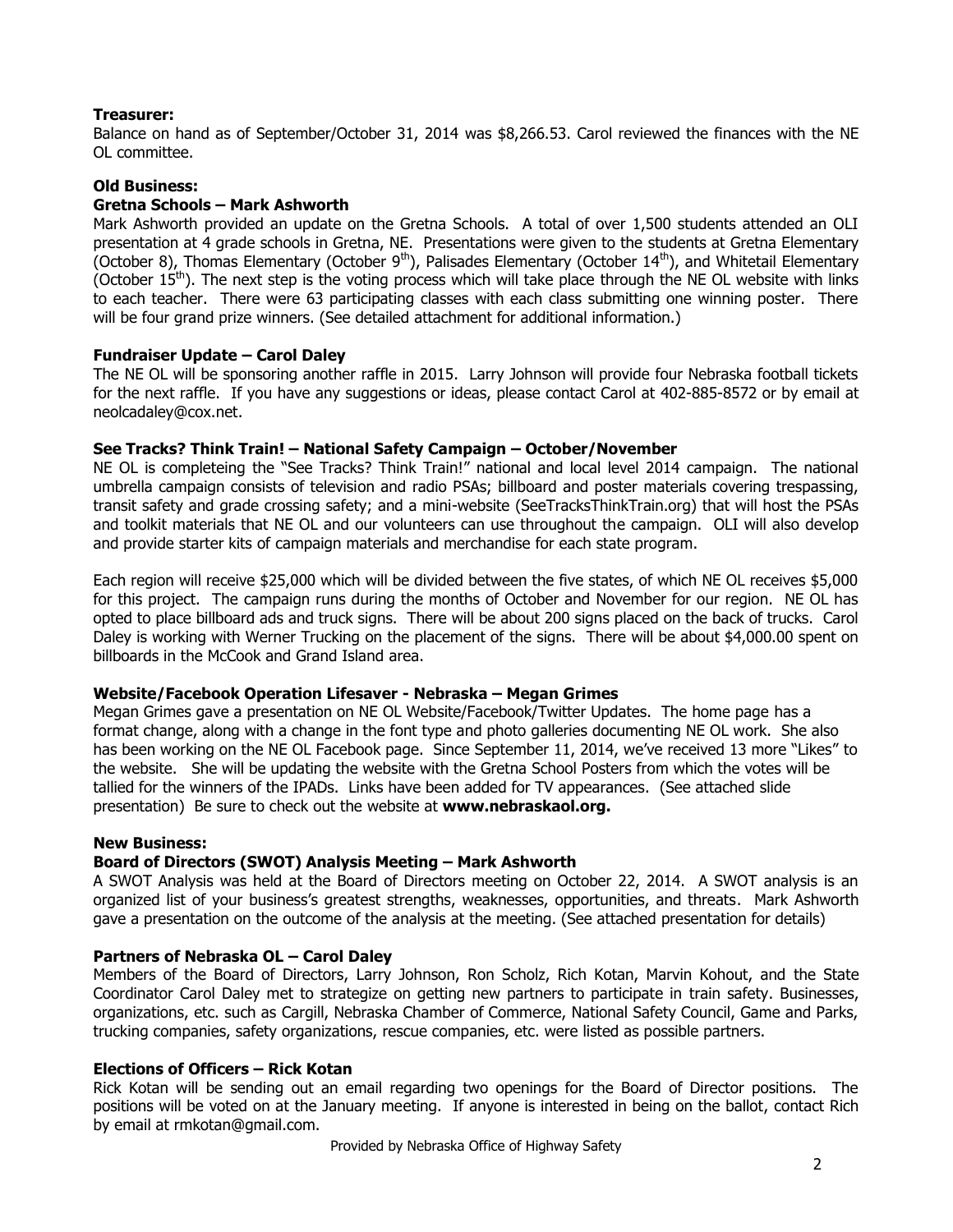#### **Nebraska Application for 501© 3 status** –

Rich Kotan is working on the NE OL application for 501© 3 non-profit status.

#### **Nebraska Year End Reports – Presentations/Financial**

Carol will be compiling the NE OL year-end report of presentations/financial reports. If you have not added your presentations to the OLI website now is the time to get them added. If you have any information to add to the report, please contact Carol at 402-885-8572 or by email at [neolcadaley@cox.net.](mailto:neolcadaley@cox.net)

#### **Projects:**

#### **Millard After School Program – Carol Daley**

The Millard Schools are also interested in having presentations provided to the students who are in the after school program. They are looking into having presentations made sometime in January and February.

#### **Summer Kitchen Initiative (Children Menu) – Carol/Megan**

Megan Grimes has designed at children's menu for the Summer Kitchen with train safety messages. See attached copy.

#### **NE OL Mobile Training Trailer – Mark Ashworth**

Mark Ashworth gave an update on the new NE OL Mobile Training Trailer. The trailer is getting close to completion. The floor tile needs to be laid, spare tire mounted, and some electrical work completed. Upon completion of those items in Omaha, the trailer will be brought to Lincoln. Dan Chapp will work on getting the wrap completed and finding a place to store it in Lincoln. The final decision on the wrap on the outside of the NE OL trailer with a universal OL message has not been decided on at this time. Anyone who has ideas for the graphic design for the outside wrap of the trailer can contact Carol Daley at 402-885-8572 or by email at [neolcadaley@cox.net.](mailto:neolcadaley@cox.net)

#### **Open Discussion:**

Mike Meyer is working on getting another Trooper to attend the NE OL meetings. He will also be doing public service announcements on the train.

#### **Adjournment:**

Meeting adjourned.

Minutes were taken by Linda Kearns. Any corrections or additions will be noted at the next meeting. Respectfully submitted,

Linda Kearns - Recording Secretary

#### **NE OL State Meeting Dates:**

January 8, 2015 - NE OL State Committee Meeting, Havelock Shops, 6600 Burlington Avenue, Lincoln, NE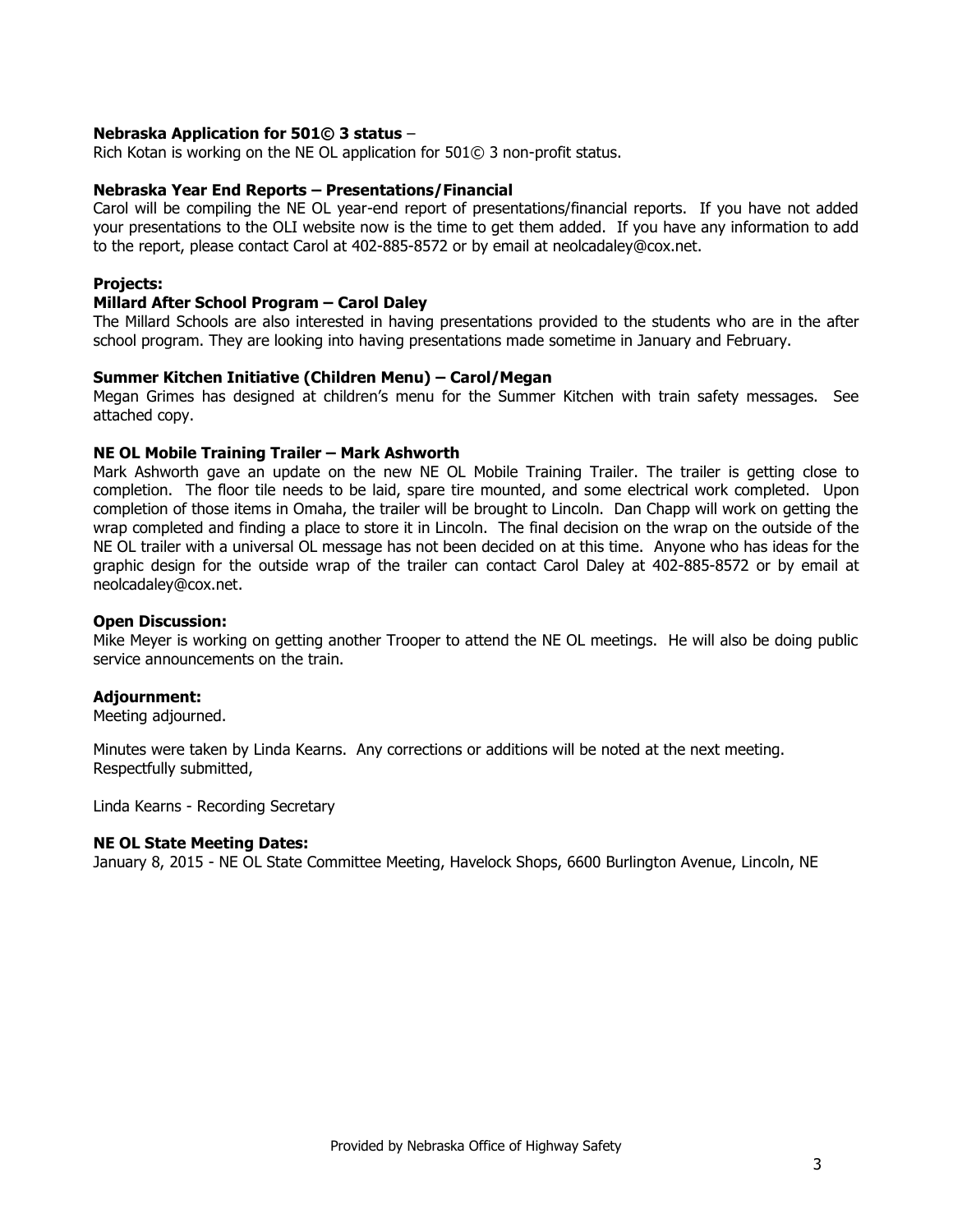# Nebraska Traffic Fatality Toll Comparison Daily Count Thru 8:00 A.M. Thursday November 13, 2014

| <b>COMPARISON</b>                  |      | <b>THUS FAR</b>         |                    |     | <b>RURAL BY</b><br><b>ROADWAY</b> |              |                    | <b>URBAN BY</b><br><b>ROADWAY</b> |                       | BY SELECTED ACCIDENT TYPES |                               |            |                |                        |              |
|------------------------------------|------|-------------------------|--------------------|-----|-----------------------------------|--------------|--------------------|-----------------------------------|-----------------------|----------------------------|-------------------------------|------------|----------------|------------------------|--------------|
| <b>TO DATE</b>                     | BY   | BY<br><b>MONTH YEAR</b> | <b>URBAN RURAL</b> |     | INST.                             | <b>OTHER</b> | CO.<br>HWYS. ROADS | INST.                             | <b>OTHER</b><br>HWYS. | LOCAL<br><b>ROADS</b>      | <b>MOTOR-</b><br><b>CYCLE</b> | <b>ATV</b> | <b>TRAIN</b>   | PEDES-<br><b>TRIAN</b> | <b>BIKE</b>  |
| 2010                               | 6    | 163                     | 33                 | 130 | 25                                | 65           | 40                 | 1                                 | 4                     | 28                         | 14                            | 3          | 2              | 6                      | 2            |
| 2011                               | 8    | 158                     | 42                 | 116 | 22                                | 60           | 34                 | 4                                 | 11                    | 27                         | 23                            | 4          | 2              | 6                      | 2            |
| 2012                               | 3    | 186                     | 53                 | 133 | 15                                | 65           | 53                 | 4                                 | 12                    | 37                         | 22                            | 3          | 3              | 15                     | $\mathbf{0}$ |
| 2013                               | 5    | 183                     | 47                 | 136 | 15                                | 71           | 50                 | 2                                 | 11                    | 34                         | 13                            | 3          | $\overline{2}$ | 12                     | $\mathbf{0}$ |
| 2010 - 2013<br>Average             | 5.5  | 173                     | 43.8               | 129 | 19.3                              | 65.3         | 44.3               | 2.75                              | 9.5                   | 31.5                       | 18                            | 3.25       | 2.25           | 9.75                   |              |
| 2014                               | 11   | 199                     | 40                 | 159 | 20                                | 84           | 55                 | 4                                 | 9                     | 27                         | 20                            | 1          | 3              | 7                      | 2            |
| % Change<br>2013 - 2014            | 120% | 9%                      | $-15%$             | 17% | 33%                               | 18%          | 10%                | 100%                              | $-18%$                | $-21%$                     | 54%                           | $-67%$     | 50%            | $-42%$                 | 100%         |
| 2014<br>Compared to<br>2010 - 2013 | 100% | 15%                     | $-9%$              | 23% | 4%                                | 29%          | 24%                | 45%                               | 29%                   | $-14%$                     | 11%                           | $-94%$     | 33%            | $-28%$                 | 100%         |

Prepared By: Highway Safety Section, Traffic Engineering Division Nebraska Department of Roads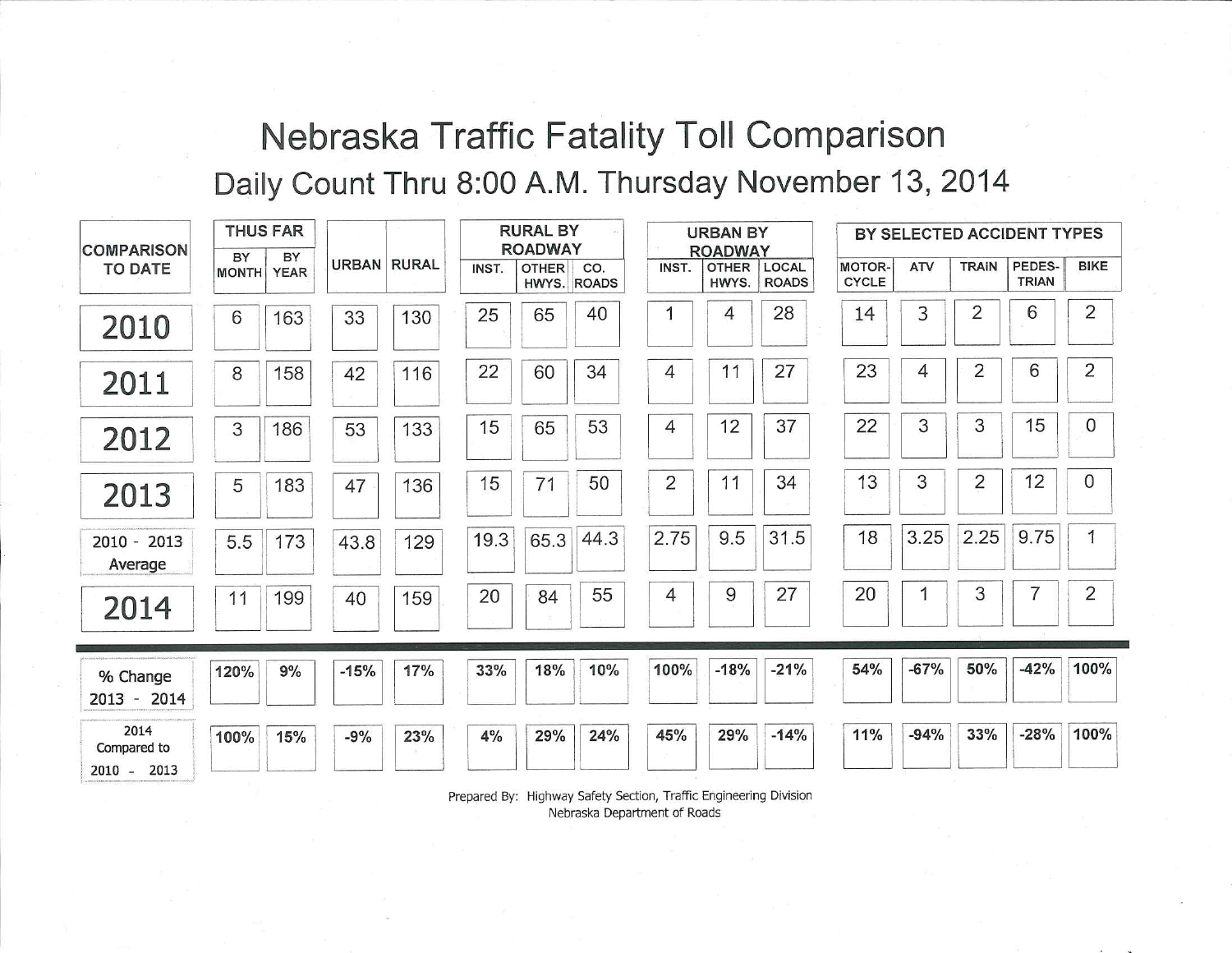# November 13, 2014

# 2014 NEBRASKA RAILROAD FATALITIES MOTOR VEHICLE TRAFFIC FATALITIES

| DATE          | <b>FATALITIES</b> | <b>COUNTY</b> | <b>LOCATION &amp; RAILROAD COMPANY</b>                                               | Alcohol-<br>Related |
|---------------|-------------------|---------------|--------------------------------------------------------------------------------------|---------------------|
| $2 - 25 - 14$ |                   | Otoe          | (Co Rd C) 6 North & 3.5 East of Nebraska City<br>Union Pacific                       | No                  |
| $6 - 10 - 14$ |                   | Dakota        | (Co Rd) 190 <sup>th</sup> St, 2 South of Dakota City<br>Burlington Northern Santa Fe | No                  |
| $6 - 24 - 14$ |                   | Thurston      | (City St) In Winnebago, B Ave<br>Burlington Northern Santa Fe                        | No                  |

| <b>Train Fatalities</b> |                | <b>Train Injuries</b> |                | <b>Train Crashes</b> |    |
|-------------------------|----------------|-----------------------|----------------|----------------------|----|
| 2004                    | 5              | 2004                  | 17             | 2004                 | 38 |
| 2005                    | 9              | 2005                  | 25             | 2005                 | 40 |
| 2006                    | 4              | 2006                  | 22             | 2006                 | 37 |
| 2007                    | 6              | 2007                  | 21             | 2007                 | 40 |
| 2008                    |                | 2008                  | 19             | 2008                 | 39 |
| 2009                    | 4              | 2009                  | 18             | 2009                 | 38 |
| 2010                    | $\overline{2}$ | 2010                  | 4              | 2010                 | 20 |
| 2011                    | 2              | 2011                  | 13             | 2011                 | 19 |
| 2012                    | 3              | 2012                  | 13             | 2012                 | 23 |
| 2013                    | $\mathbf{2}$   | 2013                  | 18             | 2013                 | 25 |
| 2014                    | 3              | $2014$ (Jan-Sept)     | $\overline{4}$ | 2014 (Jan-Sept)      | 18 |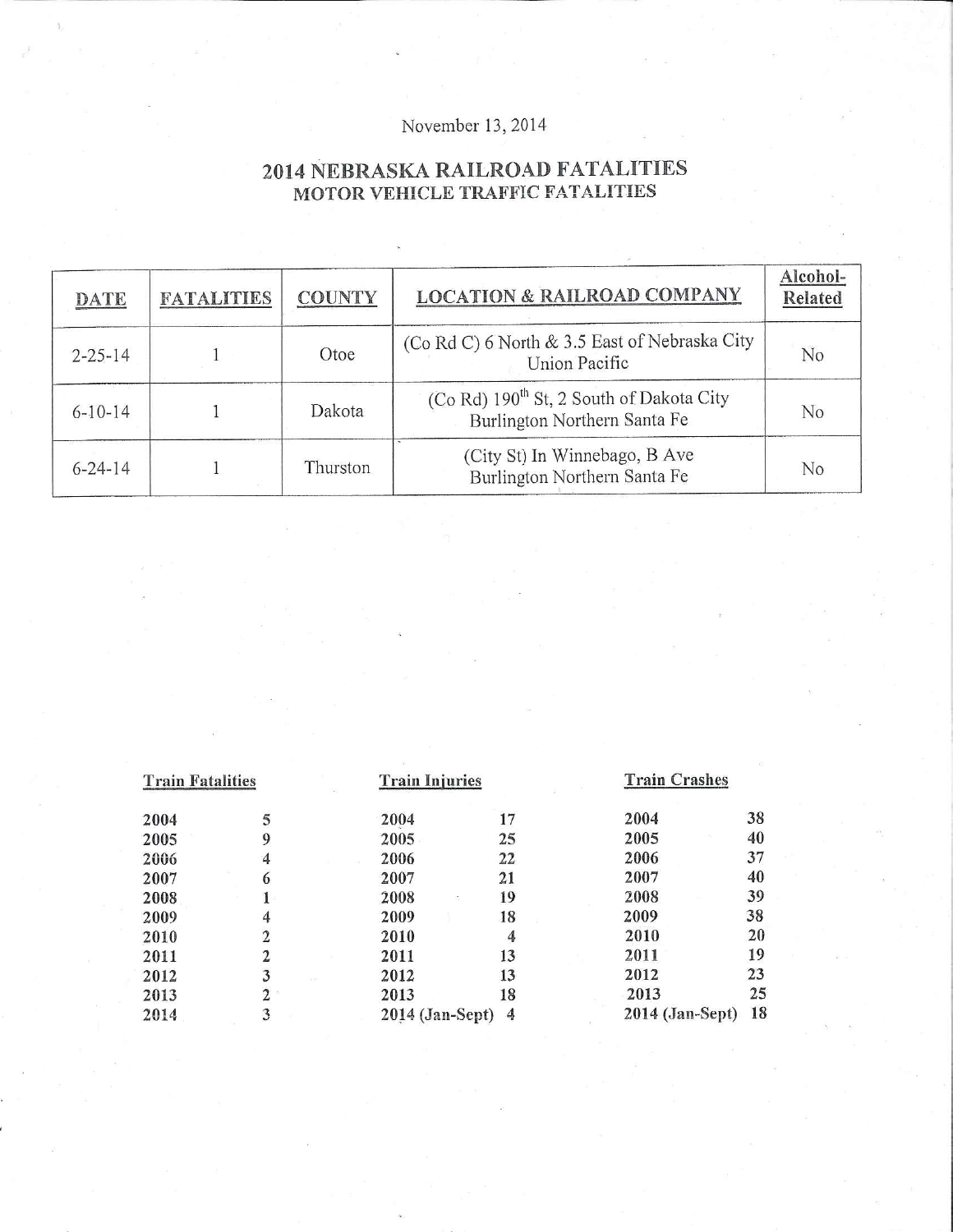### November 13, 2014

## NON-MOTOR VEHICLE TRAFFIC FATALITIES 2014

| <b>DATE</b>   | <b>FATALITIES</b> | <b>COUNTY</b> | LOCATION,<br>RAILROADCOMPANY,<br>& ACCIDENT TYPE                                                                              |
|---------------|-------------------|---------------|-------------------------------------------------------------------------------------------------------------------------------|
| $1 - 26 - 14$ |                   | Thayer        | (Private Crossing)<br>In Belvidere<br>Union Pacific                                                                           |
| $2 - 5 - 14$  |                   | Lancaster     | (City St) In Lincoln, 8 <sup>th</sup> & Pioneers<br>Burlington North Santa Fe<br>Train - Pedestrian                           |
| $6 - 23 - 14$ |                   | Lancaster     | (City St) In Lincoln, North 35 <sup>th</sup> St.<br>Near Cornhusker Hwy<br>Burlington Northern Santa Fe<br>Train - Pedestrian |
| $7 - 15 - 14$ |                   | York          | (City St) In York<br>North Blackburn Ave<br>Burlington Northern Santa Fe<br>Train - Pedestrian                                |
| $9 - 3 - 14$  |                   | Douglas       | (Co Rd) Near Elkhorn<br>.5 West of Main & Ohio St.<br>Union Pacific<br>Train - Pedestrian                                     |